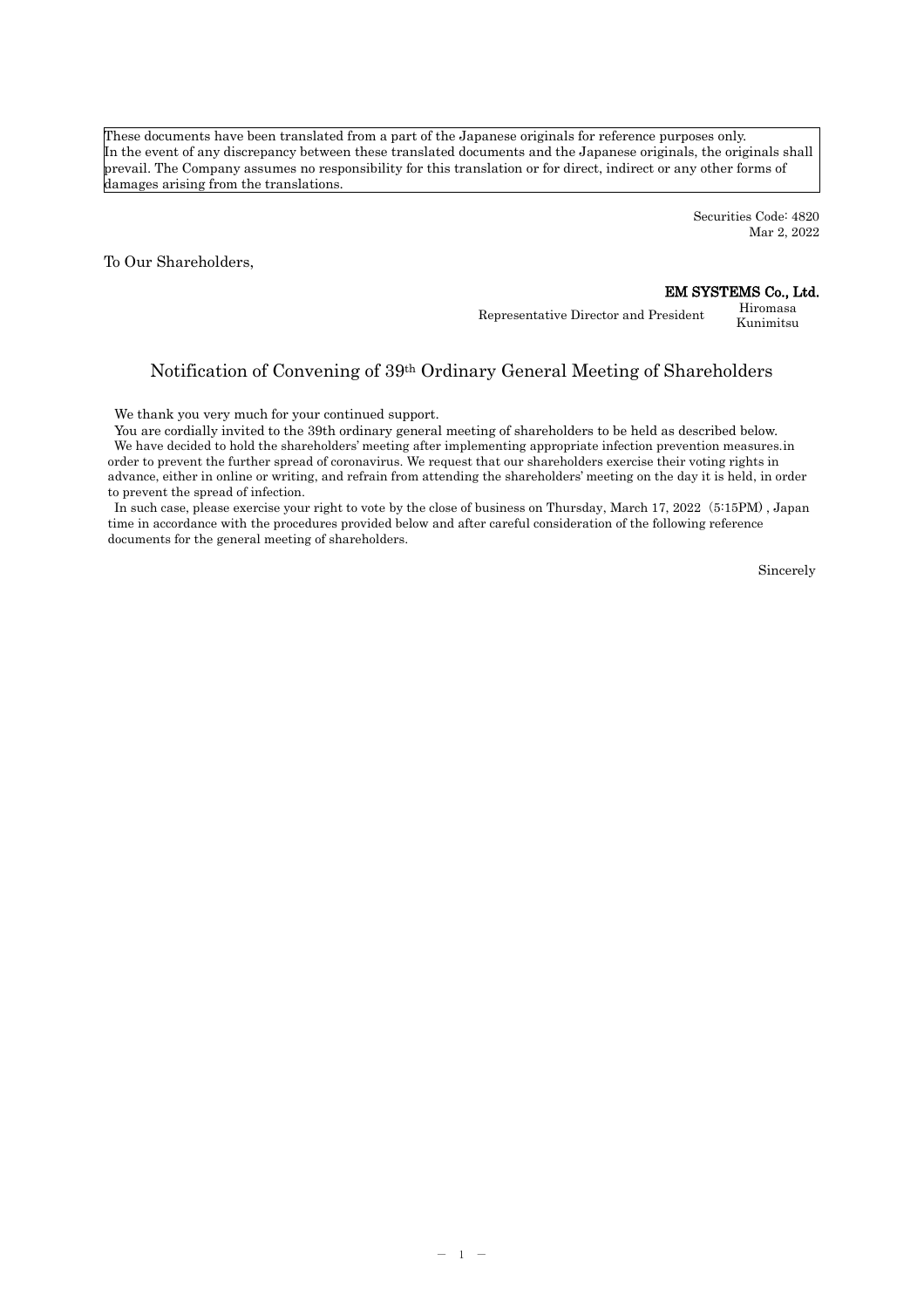| <b>Notes</b>     |                                          |                                                                                                                                               |
|------------------|------------------------------------------|-----------------------------------------------------------------------------------------------------------------------------------------------|
| 1.               | Date and Time                            | March 18 (Friday.), 2022 10:00 AM, Japan time                                                                                                 |
| 2.               | Venue                                    | Conference Room, 3F, Shin-Osaka Brick Bldg.,                                                                                                  |
|                  |                                          | 1-6-1 Miyahara, Yodogawa-ku, Osaka-shi                                                                                                        |
| 3.               | Agenda of the                            |                                                                                                                                               |
|                  | Meeting                                  |                                                                                                                                               |
|                  | Matters to be                            | 1. The business report, Consolidated fiscal documents and audit results of the consolidated                                                   |
|                  | Reported                                 | financial statements by auditors and the Audit and Supervisory Committee for the 39th fiscal<br>period (January 1, 2021 to December 31, 2021) |
|                  |                                          | 2. Reports on financial documents for 39th fiscal period (January 1, 2021 to December 31,                                                     |
|                  |                                          | 2021)                                                                                                                                         |
|                  | Matters to be                            |                                                                                                                                               |
|                  | Resolved                                 |                                                                                                                                               |
|                  | Agendum 1                                | Appropriation of surplus                                                                                                                      |
|                  | Agendum 2                                | Partial amendment of the Articles of Incorporation                                                                                            |
|                  | Agendum 3                                | Election of seven (7) directors (excluding directors serving as Audit and Supervisory<br>Committee members)                                   |
|                  | Agendum 4                                | Election of three (3) directors serving as Audit and Supervisory Committee members                                                            |
| $\overline{4}$ . | Procedure to exercise                    |                                                                                                                                               |
|                  | voting rights                            |                                                                                                                                               |
|                  | (1) When exercising voting rights online |                                                                                                                                               |
|                  |                                          | When exercising voting rights online, please read the Procedure for Online Voting on page 3, and vote by 5:15 PM                              |
|                  | on Thursday, March 17, 2022, Japan time. |                                                                                                                                               |
|                  |                                          | (2) When exercising voting rights by paper ballot                                                                                             |
|                  |                                          | Please indicate your approval or disapproval on the enclosed ballot and return it to us so that we receive the ballot                         |
|                  |                                          | by 5:15 PM on Thursday, March 17, 2022, Japan time.<br>End of Report                                                                          |
|                  |                                          |                                                                                                                                               |
|                  |                                          |                                                                                                                                               |
|                  |                                          | Q place when t the enclosed bellet at the venue reception area when you arrive on the day of the meeting. We also eak that you bring this     |

Please submit the enclosed ballot at the venue reception area when you arrive on the day of the meeting. We also ask that you bring this Notification of Convening with you when you come as a measure to conserve resources.

◎ Based on legislation and the stipulations of Article 17 of our Articles of Incorporation, information has been posted on our website (https://emsystems.co.jp) regarding 'status of share warrants,' 'overview of systems for the purpose of ensuring proper business practices and the operational status such systems,' 'Consolidated statements of change in shareholder equity,' 'consolidated notes regarding consolidated financial documents,' 'statement of change in shareholder equity," and 'notes on specific items regarding financial documents.' As such, this information has not been reprinted in the documents provided with this Notification of Convening.

 Accordingly, this calling notice is part of the consolidated financial statements and financial statements of the accounting auditor in the development of the accounting audit report, and part of the business report, consolidated financial statements and financial statements of the Audit Committee in the development of the audit report.

◎ In the case of revisions to reference documents for the general meeting of shareholders, the business report, financial documents or consolidated financial documents, we will post the revisions on our aforementioned website.

<Request to our Shareholders>

<sup>-</sup> Using the voting form to vote in advance may increase the risk of infection associated with the process of sending the form and counting the received votes. Therefore, when voting in advance, we request that you do so online if at all possible.

<sup>-</sup> Alcoholic hand sanitizer will be available near the reception desk. (Please bring and wear a mask if attending the meeting. Those who do not bring or wear a mask may be refused admission and asked to leave.)

<sup>-</sup> If you have a fever when your body temperature is checked at the entrance of the venue, are in poor physical condition, or have been overseas in the last 14 days, you may be not admitted and asked to leave. If you have been overseas in the last 14 days, please inform the receptionist. - The management staff of the shareholders' meeting will undergo a health and body temperature check and wear a mask.

<sup>-</sup> Reported matters (including the audit report) and detailed explanations of proposals will be omitted at this general meeting in order to save time and better prevent the spread of coronavirus. We ask that our shareholders read the calling notice in advance.

The above measures may change according to the status of the infection and government announcements, etc. leading up to the day of the shareholders' meeting. Please check our website at https://emsystems.co.jp for the latest updates.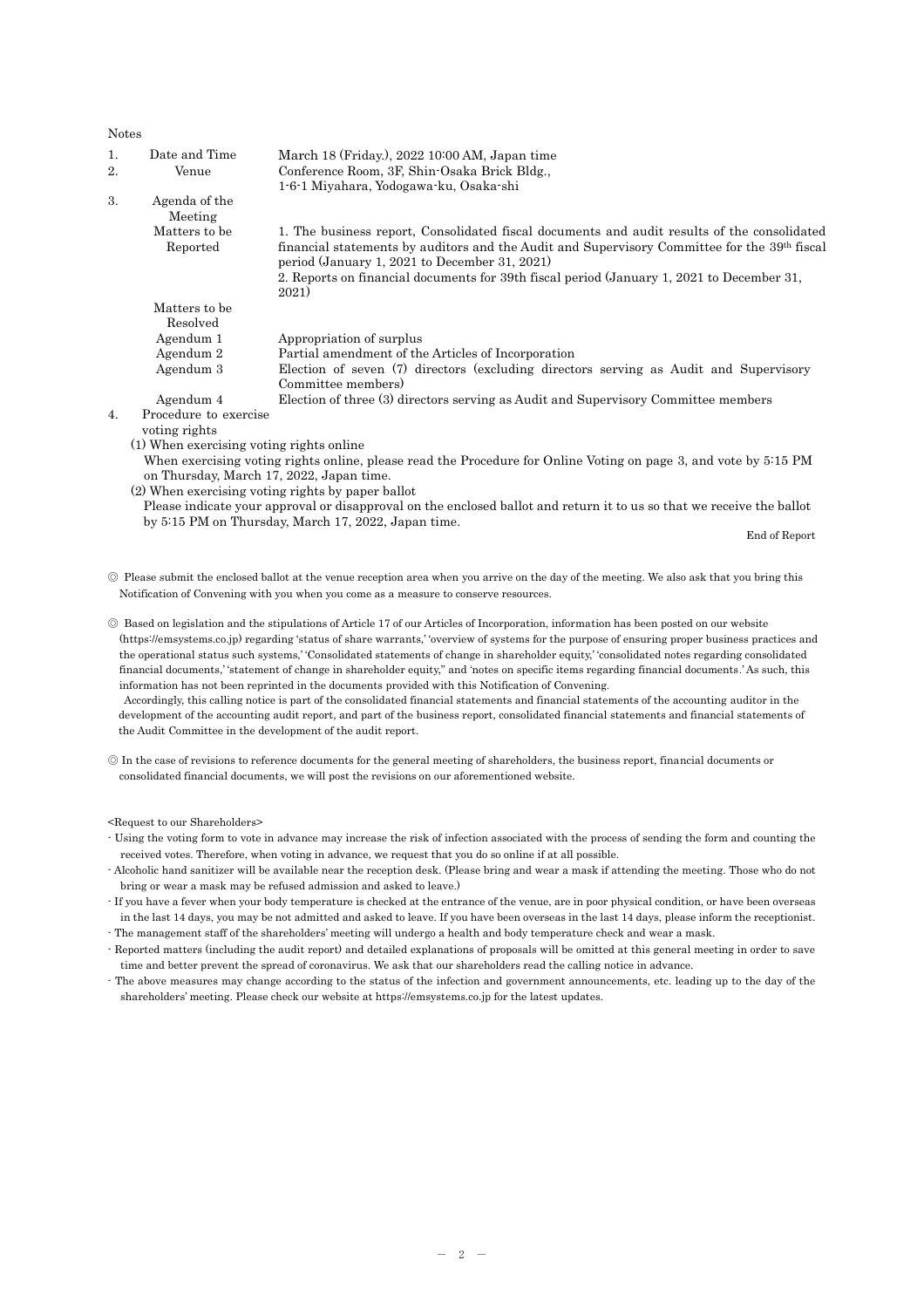### Procedure for Online Voting

We ask that you agree to the following items before exercising voting rights online.

#### 1. Website for Online Voting

Online voting is only possible through the following voting website designated by our company. Address for voting website: [https://www.web54.net](https://www.web54.net/)

#### 2. How to Vote

(1) For PC users

Please access the aforementioned website and use the Voting Code and Password listed on the enclosed ballot. Then, enter yay or nay following the on-screen instructions. (2) For smartphone users

When voting via smartphone, please read the enclosed guide "How to Use the Smartphone Voting Website."

3. Handling of Votes

- (1) We ask that you vote as early as possible as the voting period only lasts until 5:15 PM March 17 (Thurs.), 2022.
- (2) In the case that you vote both by online and paper ballot, we will consider the vote cast online as the valid vote. In addition, in the case that you cast multiple online votes or votes via both PC and smartphone, we will consider the final vote cast as the valid vote.
- (3) Internet provider or telecommunications carrier fees (connection fees, etc.) incurred through usage of the voting website shall be borne by the shareholder.
- (4) The voting website may not be usable in some cases due to the Internet usage environment for PCs and smartphones.
- 4. Handling of Passwords and Voting Codes
- (1) Passwords are valuable pieces of information used to verify that the individual voting is a legitimate shareholder. Please handle it as carefully as you do your seals and PINs.
- (2) Passwords will be disabled if input incorrectly too many times. If you wish to have a new password issued, please follow the on-screen instructions.
- (3) The Voting Code printed on the ballot is valid for this general meeting only.

5. Inquiries on Operation Methods for PCs, etc.

- (1) For questions on operation methods for PCs, etc. in relation to voting on the website, please contact the following. Sumitomo Mitsui Trust Bank,
	- Stock Transfer Agency Web Support Hotline

TEL: 0120 (652) 031 (Business hours: 9:00~21:00)

- (2) For any other inquiries, please contact the following.
- A. Shareholder with an account at a securities company
- Please contact the securities company at which you hold an account.

B. Shareholder without an account at a securities company (Shareholder with a special account)

- Sumitomo Mitsui Trust Bank,
	- Stock Transfer Agency Department

TEL: 0120 (782) 031 (Business hours:  $9:00 \sim 17:00$ , excluding Saturdays, Sundays and holidays)

End of Report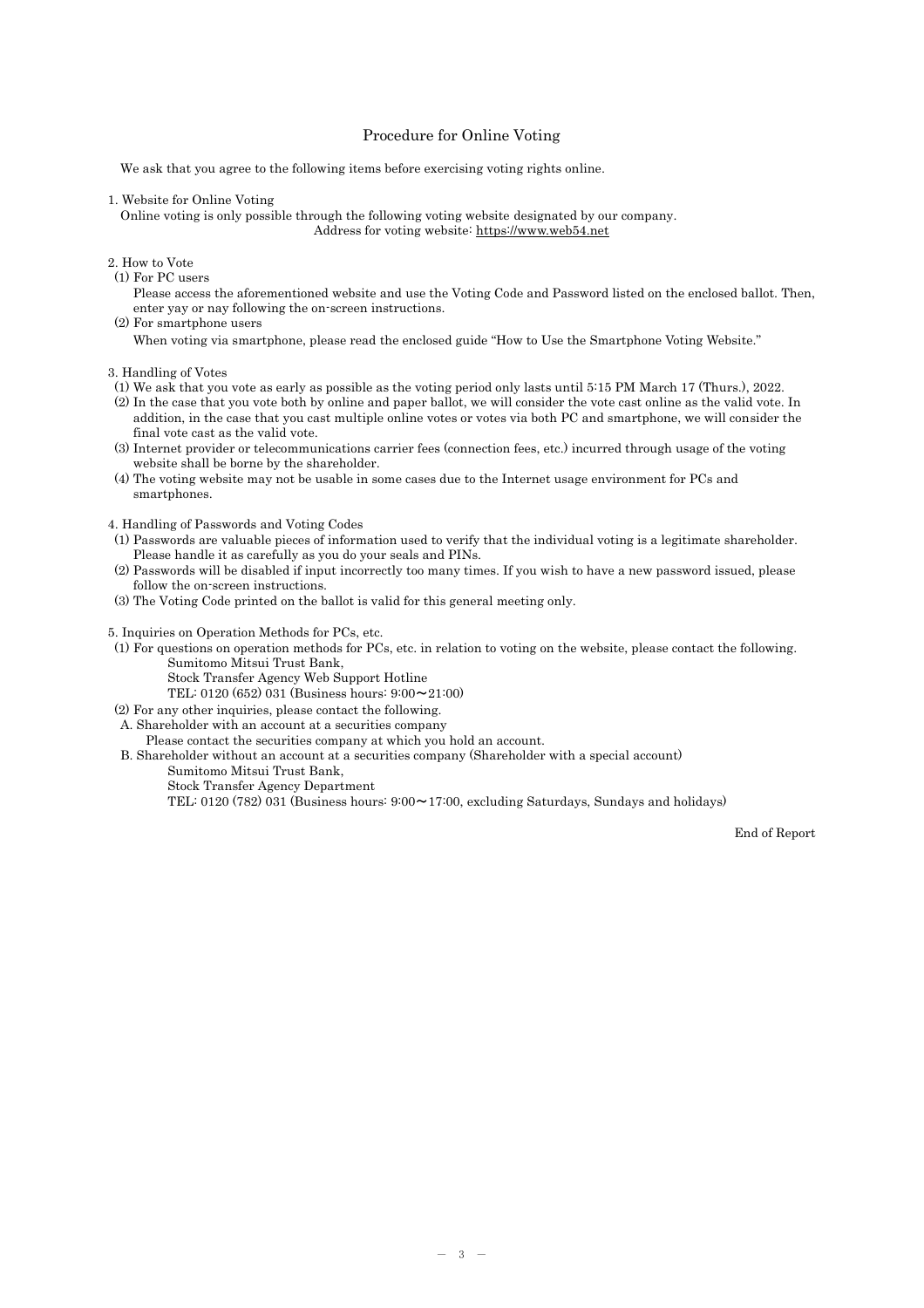### Reference Documents for the General Meeting of Shareholders

Agenda and Reference Matters

Agendum 1. Appropriation of surplus

In regard to term-end dividends for the 39th fiscal term, we wish for surplus to be appropriated as follows in consideration of achievements during the business year concerned as well as future business developments.

(1) Type of dividend assets

Cash.

(2) Total amount and other matters relating to allotments of dividend assets Allotments of dividend assets to shareholders: ¥7 per one (1) ordinary share. Total amount: ¥498,254,281.

Note: Since we have paid an interim dividend of 4 yen per share, the annual dividend will be 11 yen per share.

(3) Effective date of surplus dividends

March 22, 2022

Agendum 2. Partial amendment of the Articles of Incorporation

1. Reason for proposal

As the amended provisions set forth in the proviso of Article 1 of the Supplementary Provisions of the Act Partially Amending the Companies Act (Act No.70 of 2019) will come into effect on September 1, 2022, the Company wishes to amend its Articles of Incorporation as follows in preparation to establish a system for providing general shareholder meeting materials in electronic format.

- (1) As the Company is obliged to stipulate in its Articles of Incorporation that it will implement measures to provide the information contained in reference materials, etc. for general meetings of shareholders in electronic format, the Company shall newly establish the proposed changes to Paragraph 1 of Article 17 (Measures, etc. regarding provision in electronic format).
- (2) Within the context of matters for which measures are to be implemented to provide the information contained in reference materials, etc. for general meetings of shareholders in electronic format, the Company shall newly establish the proposed changes to Paragraph 2 of Article 17 (Measures, etc. regarding provision in electronic format) in order to enable the Company to limit the scope of matters to be included in documents to be issued to shareholders who requested the issuance of documents to the scope specified by ordinance of the Ministry of Justice.
- (3) As the provisions of Article 17 (Disclosure via the Internet and deemed provision of reference materials, etc. for general meetings of shareholders) in the current version of the Articles of Incorporation will become unnecessary when the system for providing general shareholder meeting materials in electronic format is established, the provisions concerned shall be deleted at that time.
- (4) Supplementary provisions relating to enforcement of the newly established and deleted provisions, as provided for above, shall be established. These supplementary provisions shall be deleted after the deadline has passed.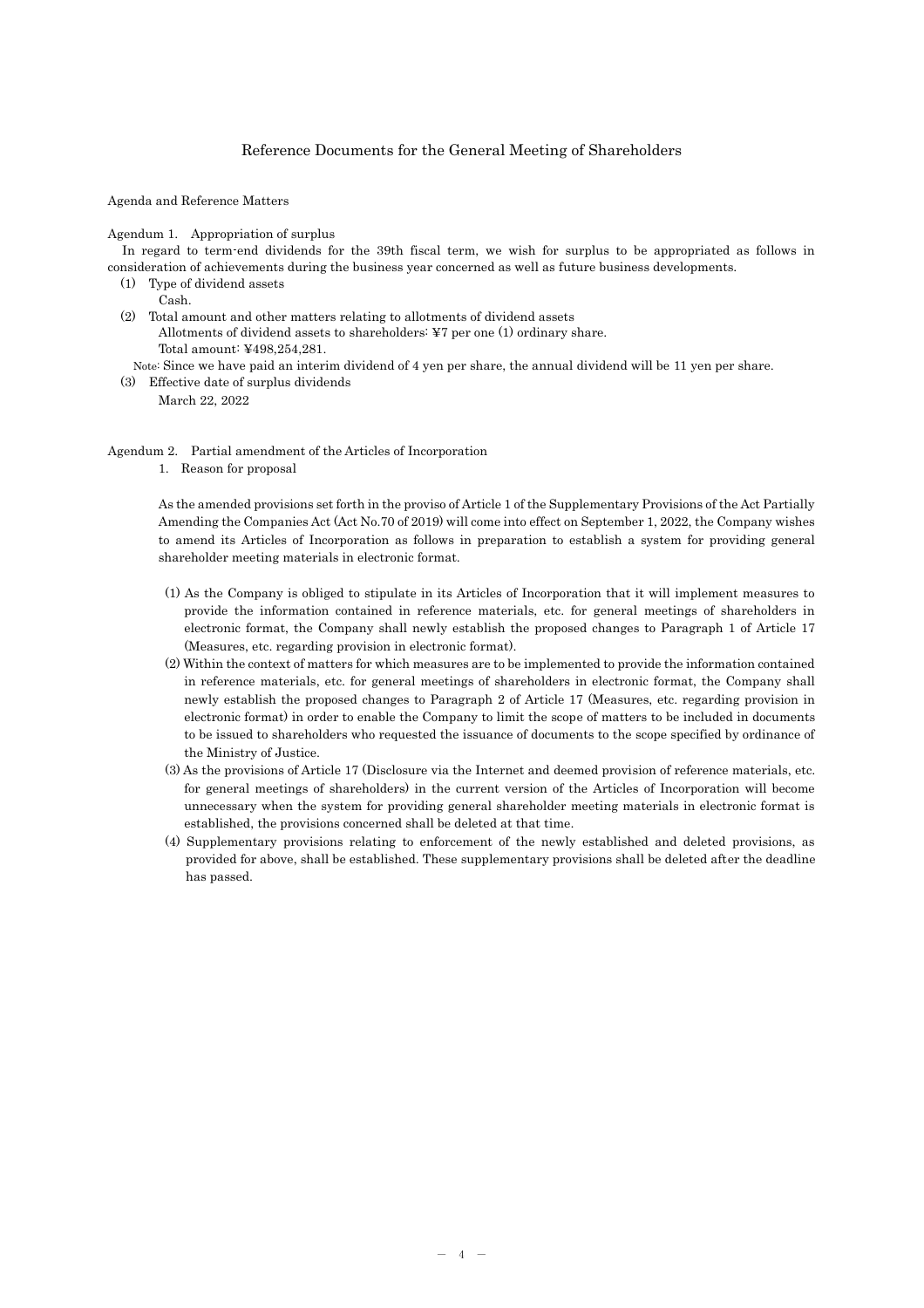## 2. Changes  $3.$

The changes are as follows:

| Current Articles of Incorporation                                                                                                                                                                                                                                                                                                                                                                                                                                                                                                                                                            | Proposed changes                                                                                                                                                                                                                                                                                                                                                                                                                                                                                                                                                                                                                                                                                                                                                                                                                                                                                                                                                                                                                                                                                                                                                                                 |  |  |  |  |  |
|----------------------------------------------------------------------------------------------------------------------------------------------------------------------------------------------------------------------------------------------------------------------------------------------------------------------------------------------------------------------------------------------------------------------------------------------------------------------------------------------------------------------------------------------------------------------------------------------|--------------------------------------------------------------------------------------------------------------------------------------------------------------------------------------------------------------------------------------------------------------------------------------------------------------------------------------------------------------------------------------------------------------------------------------------------------------------------------------------------------------------------------------------------------------------------------------------------------------------------------------------------------------------------------------------------------------------------------------------------------------------------------------------------------------------------------------------------------------------------------------------------------------------------------------------------------------------------------------------------------------------------------------------------------------------------------------------------------------------------------------------------------------------------------------------------|--|--|--|--|--|
| Article 1 to Article 11 < Text omitted>                                                                                                                                                                                                                                                                                                                                                                                                                                                                                                                                                      | Article 1 to Article 11 < No changes >                                                                                                                                                                                                                                                                                                                                                                                                                                                                                                                                                                                                                                                                                                                                                                                                                                                                                                                                                                                                                                                                                                                                                           |  |  |  |  |  |
| Chapter 3. General Meetings of Shareholders                                                                                                                                                                                                                                                                                                                                                                                                                                                                                                                                                  | Chapter 3. General Meetings of Shareholders                                                                                                                                                                                                                                                                                                                                                                                                                                                                                                                                                                                                                                                                                                                                                                                                                                                                                                                                                                                                                                                                                                                                                      |  |  |  |  |  |
| Article 12 to Article 16 $\leq$ Text omitted $\geq$                                                                                                                                                                                                                                                                                                                                                                                                                                                                                                                                          | Article 12 to Article 16 < No changes >                                                                                                                                                                                                                                                                                                                                                                                                                                                                                                                                                                                                                                                                                                                                                                                                                                                                                                                                                                                                                                                                                                                                                          |  |  |  |  |  |
| (Disclosure via the Internet and deemed provision of<br>reference materials, etc. for general meetings of<br>shareholders)<br>Article 17. The Company may, when convening a general<br>meeting of shareholders, deem that shareholders have<br>been provided with information on matters to be<br>included or indicated in reference materials for<br>general meetings of shareholders, business reports,<br>financial statements, and consolidated financial<br>statements by disclosing such information via the<br>Internet, in compliance with ordinances of the<br>Ministry of Justice. | $<$ Deleted $>$                                                                                                                                                                                                                                                                                                                                                                                                                                                                                                                                                                                                                                                                                                                                                                                                                                                                                                                                                                                                                                                                                                                                                                                  |  |  |  |  |  |
| Current Articles of Incorporation<br>$<$ New version $>$                                                                                                                                                                                                                                                                                                                                                                                                                                                                                                                                     | Proposed changes                                                                                                                                                                                                                                                                                                                                                                                                                                                                                                                                                                                                                                                                                                                                                                                                                                                                                                                                                                                                                                                                                                                                                                                 |  |  |  |  |  |
|                                                                                                                                                                                                                                                                                                                                                                                                                                                                                                                                                                                              | (Measures, etc. regarding provision in electronic format)<br>Article 17. The Company shall, when convening a general<br>meeting of shareholders, take measures to provide the<br>information contained in reference materials, etc. for<br>general meetings of shareholders in electronic format.<br>2. In documents to be issued to shareholders who<br>requested the issuance of documents by the record date<br>of voting rights, the Company may choose not to<br>include all or part of the matters for which measures<br>are to be taken to provide in electronic format as<br>stipulated by ordinance of the Ministry of Justice.                                                                                                                                                                                                                                                                                                                                                                                                                                                                                                                                                         |  |  |  |  |  |
| Article 18 to Article 38 $\leq$ Text omitted $\geq$                                                                                                                                                                                                                                                                                                                                                                                                                                                                                                                                          | Article 18 to Article 38 < No changes >                                                                                                                                                                                                                                                                                                                                                                                                                                                                                                                                                                                                                                                                                                                                                                                                                                                                                                                                                                                                                                                                                                                                                          |  |  |  |  |  |
| <b>Supplementary Provisions</b>                                                                                                                                                                                                                                                                                                                                                                                                                                                                                                                                                              | <b>Supplementary Provisions</b>                                                                                                                                                                                                                                                                                                                                                                                                                                                                                                                                                                                                                                                                                                                                                                                                                                                                                                                                                                                                                                                                                                                                                                  |  |  |  |  |  |
| Article $1 \leq$ Text omitted $>$                                                                                                                                                                                                                                                                                                                                                                                                                                                                                                                                                            | Article $1 \leq$ No changes $>$                                                                                                                                                                                                                                                                                                                                                                                                                                                                                                                                                                                                                                                                                                                                                                                                                                                                                                                                                                                                                                                                                                                                                                  |  |  |  |  |  |
| $<$ New version $>$                                                                                                                                                                                                                                                                                                                                                                                                                                                                                                                                                                          | (Transitional measures relating to measures, etc.<br>regarding provision in electronic format)<br>Article 2. Deletion of Article 17 (Disclosure via the<br>Internet and deemed provision of reference materials,<br>etc. for general meetings of shareholders) in the<br>Articles of Incorporation prior to amendment and<br>establishment of the amended version of Article 17<br>(Measures, etc. regarding provision in electronic<br>format) shall take effect on the date of enforcement of<br>the amended provisions set forth in the proviso of<br>Article 1 of the Supplementary Provisions of the Act<br>Partially Amending the Companies Act (Act No.70 of<br>2019) (hereinafter "the date of enforcement").<br>2. Notwithstanding the provisions of the preceding<br>paragraph, the provisions of Article 17 of the Articles<br>of Incorporation prior to amendment shall remain in<br>effect in regard to a general meeting of shareholders<br>held within six months after the date of enforcement.<br>3. This article shall be deleted either six months after the<br>date of enforcement or three months after the date of<br>the general meeting of shareholders set forth in the |  |  |  |  |  |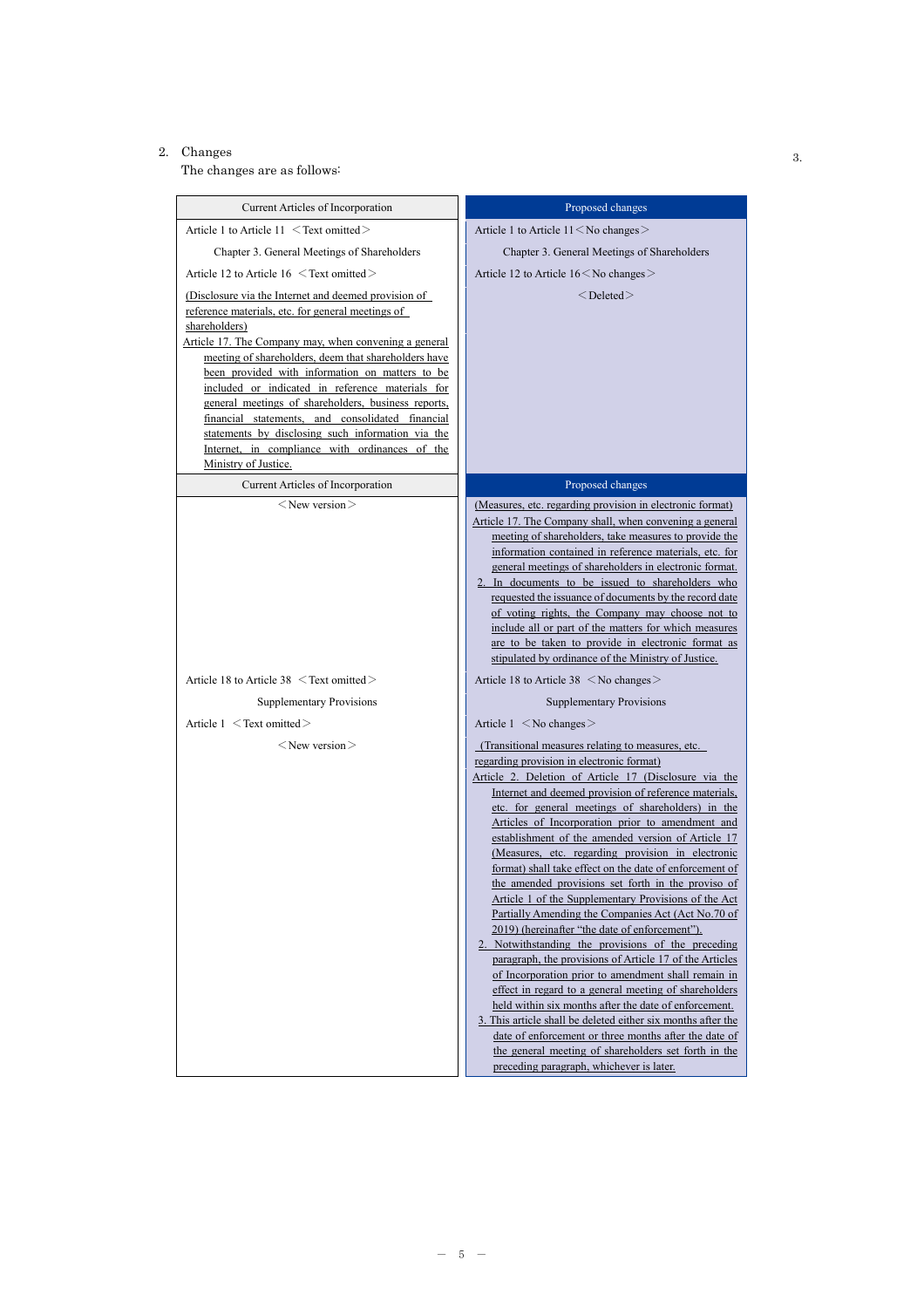Agendum 3. Election of seven (7) directors (excluding directors serving as Audit and Supervisory Committee members)

The terms of all six (6) directors (excluding directors serving as Audit and Supervisory Committee members, this shall apply throughout this agendum.) will expire at the end of this general meeting. Accordingly, in order to enhance our management system, the Company wishes to increase the number of directors by one and proposes the election of seven directors. Moreover, in regard to this agendum, the company's Audit and Supervisory Committee has determined that all candidates for director are qualified. The candidates for director are as follows.

| Candidate<br>No. | Name<br>(Date of Birth)                                                | Career Summary, Position and Responsibilities at the Company, and Status of Important Concurrent<br>Positions                                                                                                                                                                                                                                                                                                                                                                                                                                                                                                                                                                                                                                                                                                                                                                                                                                                                                                                                                                                                                                                                                                               | Number of<br>Company<br>Shares Held |
|------------------|------------------------------------------------------------------------|-----------------------------------------------------------------------------------------------------------------------------------------------------------------------------------------------------------------------------------------------------------------------------------------------------------------------------------------------------------------------------------------------------------------------------------------------------------------------------------------------------------------------------------------------------------------------------------------------------------------------------------------------------------------------------------------------------------------------------------------------------------------------------------------------------------------------------------------------------------------------------------------------------------------------------------------------------------------------------------------------------------------------------------------------------------------------------------------------------------------------------------------------------------------------------------------------------------------------------|-------------------------------------|
| 1                | Kozo Kunimitsu<br>(October 5, 1945)                                    | Jan. 1980: Founded the company; Representative director and president<br>Jun. 2001: Director of Yimeng Ruanjian Xitong Kaifa (Nanjing) Co., Ltd. (Current post)<br>Jun. 2011: Director of Yimeng Ruanjian Xitong Kaifa (Shanghai) Co., Ltd. (Current post)<br>Feb. 2015: Representative director of Brick Pharmacy Co., Ltd. (Current post)<br>Oct. 2015: Representative director, chairman and CEO of the company<br>Apr. 2020: Representative director of ChoQi Co., Ltd. (Current post)<br>Jun. 2020: Director supreme advisor of the company (Current post)<br>■ Status of important concurrent positions<br>Representative director of Brick Pharmacy Co., Ltd.<br>Director of Yimeng Ruanjian Xitong Kaifa (Nanjing) Co., Ltd.<br>Director of Yimeng Ruanjian Xitong Kaifa (Shanghai) Co., Ltd.<br>Representative director of ChoQi Co., Ltd.                                                                                                                                                                                                                                                                                                                                                                         | 200,000<br>shares                   |
|                  | ■ Attendance at the board meetings of directors                        |                                                                                                                                                                                                                                                                                                                                                                                                                                                                                                                                                                                                                                                                                                                                                                                                                                                                                                                                                                                                                                                                                                                                                                                                                             |                                     |
| 100 %            | 15times/<br>Reasons for election                                       | 15 meetings                                                                                                                                                                                                                                                                                                                                                                                                                                                                                                                                                                                                                                                                                                                                                                                                                                                                                                                                                                                                                                                                                                                                                                                                                 |                                     |
|                  |                                                                        | Mr. Kozo Kunimitsu has directed administration of the company group for many years, ever since the company's founding, and has led the entire group toward<br>growth in constant pursuit of innovation, including revenue base reinforcement through business model formation, administrative innovation to achieve<br>continuous business growth, etc. He is a candidate of reappointment for director because, due to the experience and knowledge he has cultivated throughout his<br>career, we have determined that he is perfectly qualified to supervise execution of the company's business.                                                                                                                                                                                                                                                                                                                                                                                                                                                                                                                                                                                                                        |                                     |
|                  |                                                                        | Feb. 2006: Joined the company; Executive officer and chief of Sales HQ                                                                                                                                                                                                                                                                                                                                                                                                                                                                                                                                                                                                                                                                                                                                                                                                                                                                                                                                                                                                                                                                                                                                                      |                                     |
| $\mathbf{2}$     | Kenji Oishi<br>(October 30, 1958)                                      | Jun. 2006: Managing director of the company, executive officer and chief of Sales HQ<br>Nov. 2012: Senior managing director of the company, executive officer and chief of Sales HQ<br>Oct. 2015: Director and president and COO of the company<br>Jun. 2019: Director and president, executive officer and COO of the company<br>Jun. 2020: Director and chairman of the company (Current post)<br>Jul. 2020: Director of ChoQi Co., Ltd.<br>Jul. 2020: Director of EM Technology Laboratory Co., Ltd. (Current post)<br>Oct. 2021: Director and chairman of ChoQi Co., Ltd. (Current post)<br>■ Status of important concurrent positions<br>Director and chairman of ChoQi Co., Ltd.<br>Director of EM Technology Laboratory Co., Ltd.                                                                                                                                                                                                                                                                                                                                                                                                                                                                                    | 476,700<br>shares                   |
|                  | ■ Attendance at the board meetings of directors                        |                                                                                                                                                                                                                                                                                                                                                                                                                                                                                                                                                                                                                                                                                                                                                                                                                                                                                                                                                                                                                                                                                                                                                                                                                             |                                     |
| 100 %            | 15times/                                                               | 15 <sub>meetings</sub>                                                                                                                                                                                                                                                                                                                                                                                                                                                                                                                                                                                                                                                                                                                                                                                                                                                                                                                                                                                                                                                                                                                                                                                                      |                                     |
|                  | Reasons for election<br>corporate value for the company group through. | Mr. Kenji Oishi has been in charge of overall management supervision and successor training as director and chairman since June 2020, making the most of<br>his experience as president of the company. He is a candidate of reappointment for director because, due to his accomplishments, extensive experience and<br>knowledge and abilities relating to administration, we have determined that he will continue to be capable of contributing to the sustainable increase of                                                                                                                                                                                                                                                                                                                                                                                                                                                                                                                                                                                                                                                                                                                                          |                                     |
|                  |                                                                        | Mar. 2000: Joined the company                                                                                                                                                                                                                                                                                                                                                                                                                                                                                                                                                                                                                                                                                                                                                                                                                                                                                                                                                                                                                                                                                                                                                                                               |                                     |
| 3                | Hiromasa<br>Kunimitsu<br>(June 29, 1974)                               | Mar. 2000: General manager of Yimeng Ruanjian Xitong Kaifa (Nanjing) Co., Ltd.<br>Jul. 2002: Director of the company, executive officer and chief of the System Design Dept.<br>Oct. 2009: Director of the company, executive officer and chief of the Fukuoka branch<br>Jun. 2014: Managing director of the company, executive officer and chief of the Chain Pharmacy HQ<br>Jul. 2018: Managing director in the company, executive officer and chief of the System Product Business Dept.<br>Jun. 2020: Representative director and president of the company, executive officer (Current post)<br>Jul. 2020: Vice director of Yimeng Ruanjian Xitong Kaifa (Nanjing) Co., Ltd. (Current post)<br>Jul. 2020: Vice director of Yimeng Ruanjian Xitong Kaifa (Shanghai) Co., Ltd. (Current post)<br>Jul. 2020: Director of ChoQi Co., Ltd. (Current post)<br>Jul. 2020: Director of EM Technology Laboratory Co., Ltd. (Current post)<br>$\blacksquare$ Status of important concurrent positions<br>Vice director of Yimeng Ruanjian Xitong Kaifa (Nanjing) Co., Ltd.<br>Vice director of Yimeng Ruanjian Xitong Kaifa (Shanghai) Co., Ltd.<br>Director of ChoQi Co., Ltd.<br>Director of EM Technology Laboratory Co., Ltd. | 1,994,700<br>shares                 |
|                  | ■ Attendance at the board meetings of directors                        |                                                                                                                                                                                                                                                                                                                                                                                                                                                                                                                                                                                                                                                                                                                                                                                                                                                                                                                                                                                                                                                                                                                                                                                                                             |                                     |
| 100 %<br>100 %   | 15times/<br>1time/<br>$\blacksquare$ Reasons for election              | 15meetings<br>■ Attendance at the nomination and remuneration committees<br>1 meeting<br>Mr. Hiromasa Kunimitsu has achieved outstanding results through his involvement in developing systems and launching businesses in China ever since                                                                                                                                                                                                                                                                                                                                                                                                                                                                                                                                                                                                                                                                                                                                                                                                                                                                                                                                                                                 |                                     |
|                  |                                                                        | joining the company, and he has led the company toward growth by presiding over the System Development Dept.                                                                                                                                                                                                                                                                                                                                                                                                                                                                                                                                                                                                                                                                                                                                                                                                                                                                                                                                                                                                                                                                                                                |                                     |
|                  |                                                                        | He was appointed representative director and president of the company in June 2020, and as head of the group, he is steadily implementing growth strategies<br>with his deep insight and great leadership. Judging based on these achievements, he will continue to be a candidate for director, and is an appropriate human<br>resource for the sustainable improvement of the group's corporate value.                                                                                                                                                                                                                                                                                                                                                                                                                                                                                                                                                                                                                                                                                                                                                                                                                    |                                     |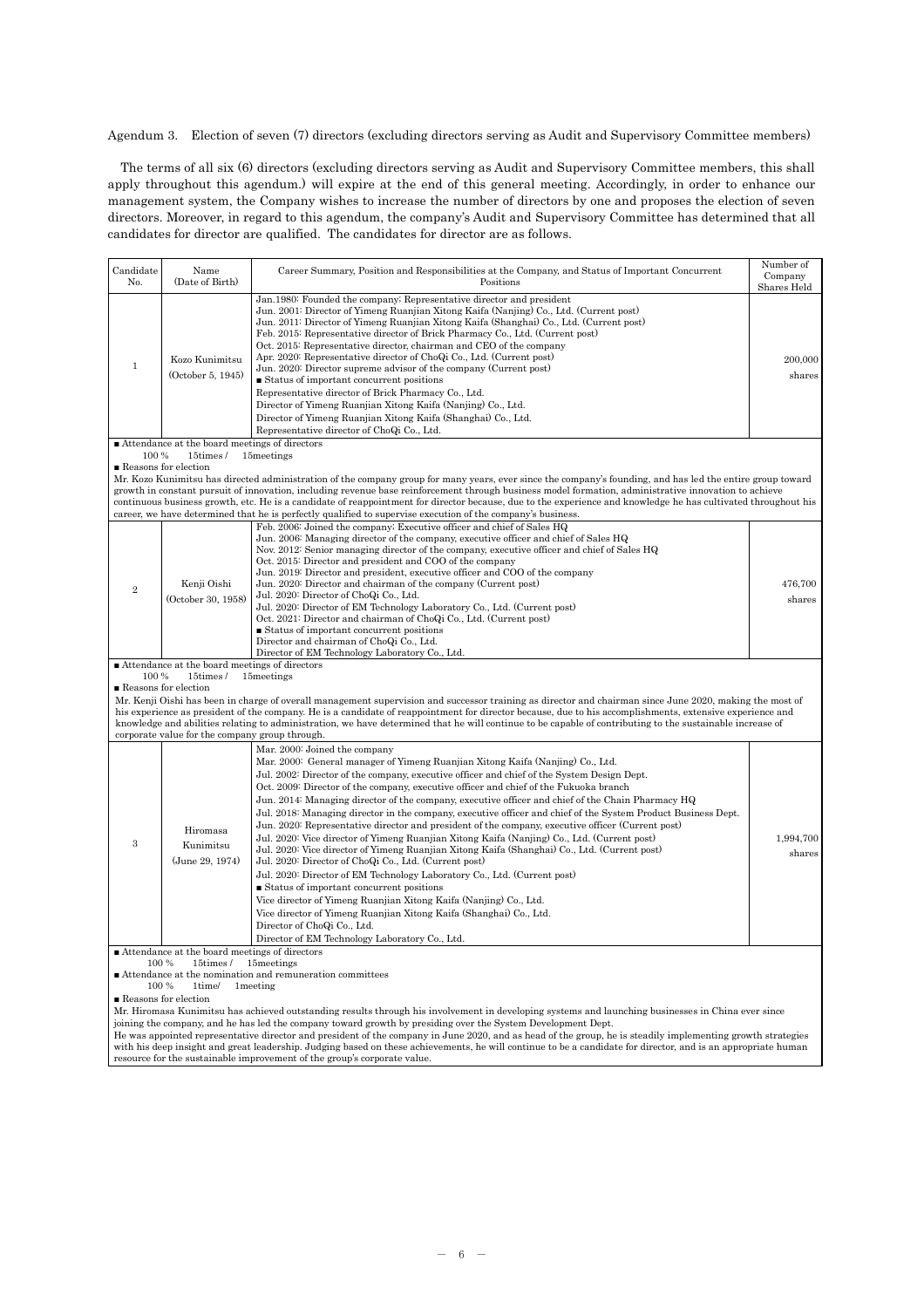| Candidate<br>No.                                                                                                                                                                                                                                                                                                                                                                                                                                                                                                   | Name<br>(Date of Birth)                                                                                                                                                                                                                                                                                                                                                                                                                                                                                                                                                                                                                                        | Career Summary, Position and Responsibilities at the Company, and Status of Important Concurrent<br>Positions                                                                                                                                                                                                                                                                                                                                                                                                                                                                                                                                                                                                                                                                                                                                                                                                                                                                                                                                                                                         | Number of<br>Company<br>Shares Held |  |  |  |  |  |  |  |  |
|--------------------------------------------------------------------------------------------------------------------------------------------------------------------------------------------------------------------------------------------------------------------------------------------------------------------------------------------------------------------------------------------------------------------------------------------------------------------------------------------------------------------|----------------------------------------------------------------------------------------------------------------------------------------------------------------------------------------------------------------------------------------------------------------------------------------------------------------------------------------------------------------------------------------------------------------------------------------------------------------------------------------------------------------------------------------------------------------------------------------------------------------------------------------------------------------|-------------------------------------------------------------------------------------------------------------------------------------------------------------------------------------------------------------------------------------------------------------------------------------------------------------------------------------------------------------------------------------------------------------------------------------------------------------------------------------------------------------------------------------------------------------------------------------------------------------------------------------------------------------------------------------------------------------------------------------------------------------------------------------------------------------------------------------------------------------------------------------------------------------------------------------------------------------------------------------------------------------------------------------------------------------------------------------------------------|-------------------------------------|--|--|--|--|--|--|--|--|
| 4                                                                                                                                                                                                                                                                                                                                                                                                                                                                                                                  | Gen Aota<br>(March 26, 1962)                                                                                                                                                                                                                                                                                                                                                                                                                                                                                                                                                                                                                                   | Sep. 2008: Joined the company; Executive officer and chief of Management HQ<br>Jun. 2009: Director of the company, executive officer and chief of Management HQ<br>Oct. 2009: Director of the company, executive officer and chief of central Japan branch<br>Jun. 2014: Managing director of the company, executive officer and chief of Management HQ<br>Apr. 2016: Managing director of the company, executive officer and chief of the Medical System Business Dept.<br>Jul. 2018: Managing director of the company, executive officer and chief of the Administrative Planning HQ<br>Jun. 2020: Senior managing director of the company, executive officer and chief of the Administrative Planning HQ,<br>Jul. 2020: Senior managing director of the company, executive officer and chief of Management Infrastructure<br>Reform HQ (Current post)                                                                                                                                                                                                                                              |                                     |  |  |  |  |  |  |  |  |
|                                                                                                                                                                                                                                                                                                                                                                                                                                                                                                                    | ■ Attendance at the board meetings of directors<br>100 %                                                                                                                                                                                                                                                                                                                                                                                                                                                                                                                                                                                                       |                                                                                                                                                                                                                                                                                                                                                                                                                                                                                                                                                                                                                                                                                                                                                                                                                                                                                                                                                                                                                                                                                                       |                                     |  |  |  |  |  |  |  |  |
| 15times/<br>15 meetings<br>Reasons for election                                                                                                                                                                                                                                                                                                                                                                                                                                                                    |                                                                                                                                                                                                                                                                                                                                                                                                                                                                                                                                                                                                                                                                |                                                                                                                                                                                                                                                                                                                                                                                                                                                                                                                                                                                                                                                                                                                                                                                                                                                                                                                                                                                                                                                                                                       |                                     |  |  |  |  |  |  |  |  |
| Mr. Gen Aota possesses extensive experience and broad knowledge due to serving in positions in Administrative Management, the Sales Dept. and the Medical<br>Systems Business Dept. He has also led the company toward growth by presiding over the Administrative Planning Dept. He is a candidate of reappointment for<br>director because, due to the experience and knowledge he has cultivated throughout his career, we have determined that he is perfectly qualified to execute the<br>company's business. |                                                                                                                                                                                                                                                                                                                                                                                                                                                                                                                                                                                                                                                                |                                                                                                                                                                                                                                                                                                                                                                                                                                                                                                                                                                                                                                                                                                                                                                                                                                                                                                                                                                                                                                                                                                       |                                     |  |  |  |  |  |  |  |  |
| $\overline{5}$                                                                                                                                                                                                                                                                                                                                                                                                                                                                                                     | Megumi Seki<br>(September 6, 1972)<br>■Attendance at the board meetings of directors                                                                                                                                                                                                                                                                                                                                                                                                                                                                                                                                                                           | Aug. 2000: Joined the company<br>Oct. 2001: Assistant manager of Accounting Dept., General Affairs Division, Management HQ<br>Jul. 2004: Assistant manager of the company internal audit office<br>Apr. 2011: Chief of the company internal audit office<br>Jun. 2011: Full-time auditor of the company<br>Oct. 2015: Auditor of Yimeng Ruanjian Xitong Kaifa (Nanjing) Co., Ltd. (Current post)<br>Oct. 2015: Auditor of Yimeng Ruanjian Xitong Kaifa (Shanghai) Co., Ltd. (Current post)<br>Jun. 2017: Executive officer of the company and chief of Management HQ<br>Jun. 2020: Director of the company, executive officer and chief of Management HQ (Current post)<br>Jul. 2020: Auditor of EM Technology Laboratory Co., Ltd. (Current post)<br>Sep. 2021: Auditor of Brick Pharmacy Co., Ltd. (Current post)<br>$\blacksquare$ Status of important concurrent positions<br>Auditor of Brick Pharmacy Co., Ltd.<br>Auditor of Yimeng Ruanjian Xitong Kaifa (Nanjing) Co., Ltd.<br>Auditor of Yimeng Ruanjian Xitong Kaifa (Shanghai) Co., Ltd.<br>Auditor of EM Technology Laboratory Co., Ltd. | 45,400<br>shares                    |  |  |  |  |  |  |  |  |
| 100 %                                                                                                                                                                                                                                                                                                                                                                                                                                                                                                              | 15times/                                                                                                                                                                                                                                                                                                                                                                                                                                                                                                                                                                                                                                                       | 15 meetings                                                                                                                                                                                                                                                                                                                                                                                                                                                                                                                                                                                                                                                                                                                                                                                                                                                                                                                                                                                                                                                                                           |                                     |  |  |  |  |  |  |  |  |
| Reasons for election                                                                                                                                                                                                                                                                                                                                                                                                                                                                                               |                                                                                                                                                                                                                                                                                                                                                                                                                                                                                                                                                                                                                                                                | Ms. Megumi Seki has held various positions in the administrative and internal audit departments, and based on her extensive experience as a corporate auditor                                                                                                                                                                                                                                                                                                                                                                                                                                                                                                                                                                                                                                                                                                                                                                                                                                                                                                                                         |                                     |  |  |  |  |  |  |  |  |
|                                                                                                                                                                                                                                                                                                                                                                                                                                                                                                                    |                                                                                                                                                                                                                                                                                                                                                                                                                                                                                                                                                                                                                                                                | and strong financial and accounting expertise accumulated over the years in the accounting and finance department, it has been determined that she can                                                                                                                                                                                                                                                                                                                                                                                                                                                                                                                                                                                                                                                                                                                                                                                                                                                                                                                                                |                                     |  |  |  |  |  |  |  |  |
|                                                                                                                                                                                                                                                                                                                                                                                                                                                                                                                    |                                                                                                                                                                                                                                                                                                                                                                                                                                                                                                                                                                                                                                                                | properly make management decisions and provide supervision, making her a candidate of reappointment for director.<br>Mar. 1994: Joined Sogo Medical Co., Ltd.                                                                                                                                                                                                                                                                                                                                                                                                                                                                                                                                                                                                                                                                                                                                                                                                                                                                                                                                         |                                     |  |  |  |  |  |  |  |  |
| 6                                                                                                                                                                                                                                                                                                                                                                                                                                                                                                                  | Takeshi Miyata<br>(December 18, 1964)                                                                                                                                                                                                                                                                                                                                                                                                                                                                                                                                                                                                                          | Apr. 2001: Managing executive officer of Sogo Medical Co., Ltd., in charge of pharmacy business division<br>Nov. 2003: Representative director and president of MEDI-QOL Inc.<br>Apr. 2004: Managing executive officer of Sogo Medical Co., Ltd.<br>Jun. 2004: Managing director and executive officer of Sogo Medical Co., Ltd.<br>Sep. 2011: Joined Sugi Holdings Co., Ltd.<br>Mar. 2012: Director of Sugi Pharmacy Co., Ltd.<br>Mar. 2016: Representative director and pharmacist of Meditail Co., Ltd. (Current post)<br>Mar. 2021: Outside director of the company (Current post)<br>■ Status of important concurrent positions<br>Representative director and pharmacist of Meditail Co., Ltd.                                                                                                                                                                                                                                                                                                                                                                                                  | None                                |  |  |  |  |  |  |  |  |
|                                                                                                                                                                                                                                                                                                                                                                                                                                                                                                                    | ■ Attendance at the board meetings of directors                                                                                                                                                                                                                                                                                                                                                                                                                                                                                                                                                                                                                |                                                                                                                                                                                                                                                                                                                                                                                                                                                                                                                                                                                                                                                                                                                                                                                                                                                                                                                                                                                                                                                                                                       |                                     |  |  |  |  |  |  |  |  |
| 100 %                                                                                                                                                                                                                                                                                                                                                                                                                                                                                                              | 12times / 12meetings                                                                                                                                                                                                                                                                                                                                                                                                                                                                                                                                                                                                                                           | Attendance at the nomination and remuneration committees                                                                                                                                                                                                                                                                                                                                                                                                                                                                                                                                                                                                                                                                                                                                                                                                                                                                                                                                                                                                                                              |                                     |  |  |  |  |  |  |  |  |
| 100 %                                                                                                                                                                                                                                                                                                                                                                                                                                                                                                              | 1time/                                                                                                                                                                                                                                                                                                                                                                                                                                                                                                                                                                                                                                                         | lmeeting                                                                                                                                                                                                                                                                                                                                                                                                                                                                                                                                                                                                                                                                                                                                                                                                                                                                                                                                                                                                                                                                                              |                                     |  |  |  |  |  |  |  |  |
|                                                                                                                                                                                                                                                                                                                                                                                                                                                                                                                    | Reasons for candidacy as an external director and outline of expected role<br>With his qualifications as a pharmacist, Mr. Takeshi Miyata has been involved in the dispensing business for many years working in areas such as store<br>development, operation, and management of pharmacies, and he has also served as the representative director and president of a specific health guidance<br>business company. His abundant experience and expertise in the healthcare and dispensing business in the expectation will greatly contribute to the<br>enhancement of the group's corporate value, continue to making him a candidate for outside director. |                                                                                                                                                                                                                                                                                                                                                                                                                                                                                                                                                                                                                                                                                                                                                                                                                                                                                                                                                                                                                                                                                                       |                                     |  |  |  |  |  |  |  |  |
| 7                                                                                                                                                                                                                                                                                                                                                                                                                                                                                                                  | $\ast$<br>Miwako Kamei<br>(October 31, 1964)                                                                                                                                                                                                                                                                                                                                                                                                                                                                                                                                                                                                                   | April 1991: Assistant, School of Pharmacy, Nihon University<br>April 2002: Full-time lecturer, School of Pharmacy, Nihon University<br>April 2006: Professor, School of Pharmacy, Showa University<br>October 2010: Professor, School of Pharmacy, Nihon University<br>June 2016: Standing director, Japan Pharmaceutical Association (Current post)<br>June 2018: Director, Chiba Pharmaceutical Association (Current post)<br>April 2020: Professor and dean, Faculty of Pharmaceutical Sciences, Teikyo Heisei University (Current post)<br>June 2020: Director, Association of Private Pharmaceutical Schools of Japan (Current post)<br>■ Status of important concurrent positions<br>Professor and dean, Faculty of Pharmaceutical Sciences, Teikyo Heisei University<br>Standing director, Japan Pharmaceutical Association<br>Director, Chiba Pharmaceutical Association<br>Director, Association of Private Pharmaceutical Schools of Japan<br>Reasons for candidacy as an external director and outline of expected role                                                                    | None                                |  |  |  |  |  |  |  |  |
| Miwako Kamei is a qualified pharmacist and a clinical technologist who has been engaged in the pharmaceutical sciences and pharmaceutical industry for many<br>years. She also possesses a high level of expertise and insight cultivated as a university professor, and she is newly nominated as a candidate for external<br>director in the expectation that she will provide advice and supervision on the management of the Company from a practical viewpoint. In addition, although she                     |                                                                                                                                                                                                                                                                                                                                                                                                                                                                                                                                                                                                                                                                |                                                                                                                                                                                                                                                                                                                                                                                                                                                                                                                                                                                                                                                                                                                                                                                                                                                                                                                                                                                                                                                                                                       |                                     |  |  |  |  |  |  |  |  |
| has no past experience of direct involvement in corporate management, the Company judges that she will be able to appropriately perform her duties as an<br>external director for the aforementioned reasons stated above.                                                                                                                                                                                                                                                                                         |                                                                                                                                                                                                                                                                                                                                                                                                                                                                                                                                                                                                                                                                |                                                                                                                                                                                                                                                                                                                                                                                                                                                                                                                                                                                                                                                                                                                                                                                                                                                                                                                                                                                                                                                                                                       |                                     |  |  |  |  |  |  |  |  |
|                                                                                                                                                                                                                                                                                                                                                                                                                                                                                                                    |                                                                                                                                                                                                                                                                                                                                                                                                                                                                                                                                                                                                                                                                |                                                                                                                                                                                                                                                                                                                                                                                                                                                                                                                                                                                                                                                                                                                                                                                                                                                                                                                                                                                                                                                                                                       |                                     |  |  |  |  |  |  |  |  |

(Notes) 1. Candidates for director whose names are accompanied by "\*" are new appointees.

2. There exist no special beneficial interest between the company and any of the candidates.

3. Mr. Takeshi Miyata and Ms. Miwako Kamei are candidate for external directors.

4. Mr. Takeshi Miyata is currently serving as an external director, and his time in office as an external director will totally be one (1) year by the end of this general meeting.

5.The company's Articles of Incorporation stipulate that it is possible to enter into an agreement with external directors in which the company will bear liability up to the legally-prescribed amount in good faith and in the absence of gross negligence. As such, in the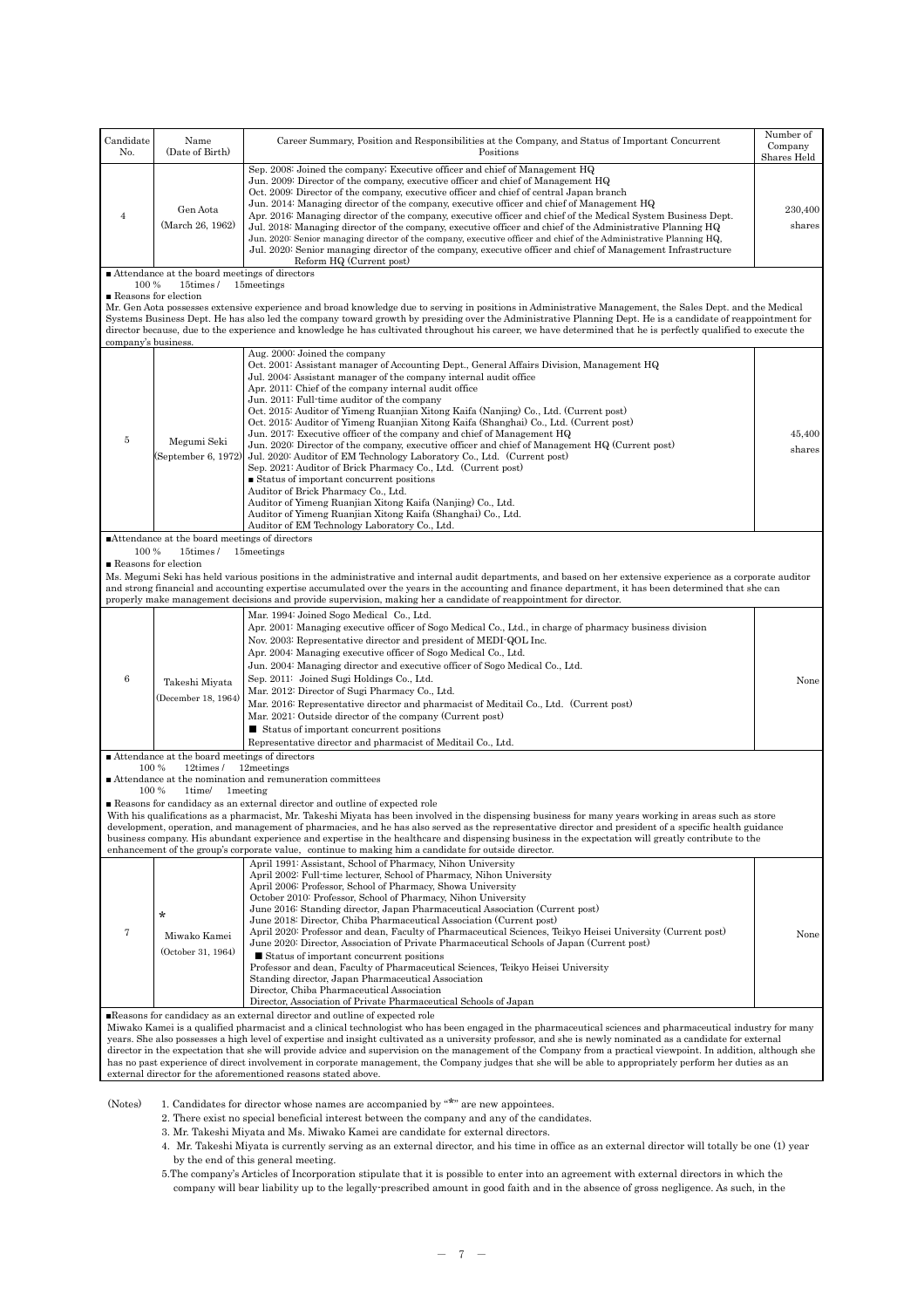event that Mr. Takeshi Miyata is reelected, the company intends to enter into such a limited liability agreement with him. In the event that Ms. Miwako Kamei is elected, the company intends to enter into such a limited liability agreement with her.

- 6. Mr. Takeshi Miyata falls under independent judgment standards as an external director for the company, and is considered an independent officer based on the stipulations of the Tokyo Stock Exchange. The company continue to intends to have him serve as an independent officer in the case that his re-election is approved.
- 7. Ms. Miwako Kamei falls under independent judgment standards as an external director for the company, and fulfills the requirements of an independent officer based on the stipulations of the Tokyo Stock Exchange. The company intends to notify the Tokyo Stock Exchange that she is an independent officer if this agendum is approved.
- 8. The Company has entered into a contract with an insurance company for liability insurance for officers, etc. pursuant to the provisions of Paragraph 1, Article 430-3 of the Companies Act, and in the event that, as a result of a shareholder lawsuit, third-party lawsuit, etc., an insured party bears liability for damages for which the party concerned is legally responsible due to negligence, etc. in the performance of duties, the damages concerned shall be covered by this insurance contract. We will bear the entire insurance premium. Candidates who are already insured under the insurance contract will continue to be insured after taking office, and candidates who are not currently insured are included as an insured under the insurance contract when they become directors.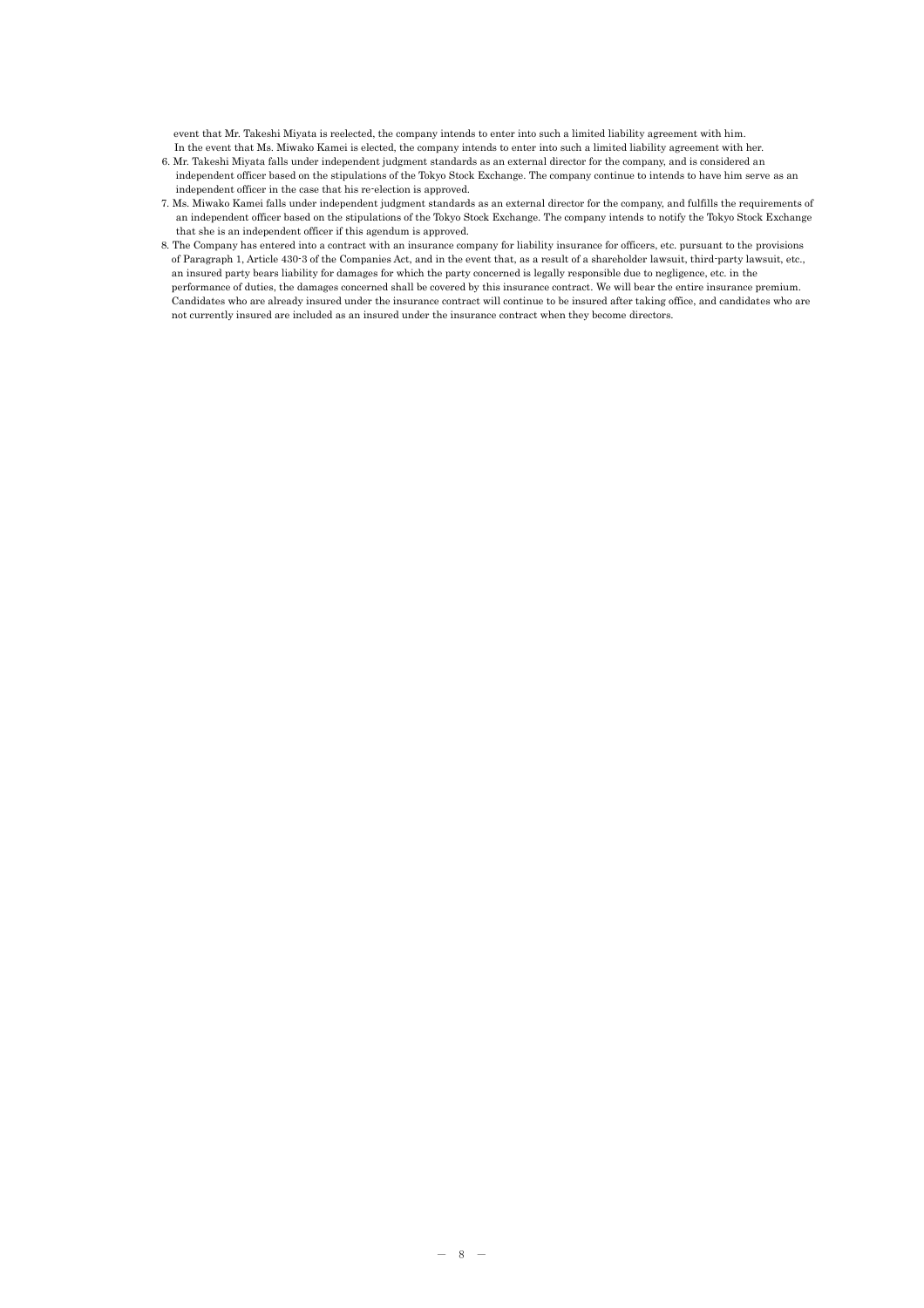#### Agendum 4. Election of three (3) directors serving as Audit and Supervisory Committee members

The term of office for all 3 directors, who are members of the audit committee, will complete at the end of this general meeting. Accordingly, we propose that 3 directors, who are members of the audit committee, be elected.

This agendum has been approved by the Audit and Supervisory Committee.

The candidates for director serving as an Audit and Supervisory Committee member are as follows.

| Candidat<br>e No.                               | Name<br>(Date of Birth)                       | Career Summary, Position and Responsibilities at the Company, and Status of Important<br><b>Concurrent Positions</b>                                                                                                                                                                                                                                                                                                                                                                                                                                                                                                                                                                                  |                                |  |  |  |  |  |  |
|-------------------------------------------------|-----------------------------------------------|-------------------------------------------------------------------------------------------------------------------------------------------------------------------------------------------------------------------------------------------------------------------------------------------------------------------------------------------------------------------------------------------------------------------------------------------------------------------------------------------------------------------------------------------------------------------------------------------------------------------------------------------------------------------------------------------------------|--------------------------------|--|--|--|--|--|--|
| 1                                               | Yasuhiro Matsubara<br>(February 26, 1956)     | Apr. 2010: Director of Epson Sales Corp. and Service Support HQ<br>Jan. 2013: Joined the company<br>Feb. 2013: Executive officer of the company and Support sales executive manager<br>Apr. 2015: Executive officer of the company and Business promotion executive manager<br>Jun. 2016: Managing director of Cosmo Systems Co., Ltd. (Merged with the company in April 2021)<br>Jul. 2020: Partner sales promotion manager of the company<br>Dec. 2020: Provisional director of the company (Audit and supervisory committee member)<br>Mar. 2021: Director of the Company (Full-time member of the Audit and Supervisory Committee)<br>(Current post)                                              | Shares Held<br>$10,300$ shares |  |  |  |  |  |  |
|                                                 | Attendance at the board meetings of directors |                                                                                                                                                                                                                                                                                                                                                                                                                                                                                                                                                                                                                                                                                                       |                                |  |  |  |  |  |  |
|                                                 | 100 %<br>15times/                             | 15meetings                                                                                                                                                                                                                                                                                                                                                                                                                                                                                                                                                                                                                                                                                            |                                |  |  |  |  |  |  |
|                                                 | ■Attendance at the audit committees           |                                                                                                                                                                                                                                                                                                                                                                                                                                                                                                                                                                                                                                                                                                       |                                |  |  |  |  |  |  |
|                                                 | 100 %<br>14times/<br>Reasons for election     | 14 meetings                                                                                                                                                                                                                                                                                                                                                                                                                                                                                                                                                                                                                                                                                           |                                |  |  |  |  |  |  |
|                                                 |                                               | Mr. Yasuhiro Matsubara, as the general manager of the support and sales planning department of the company, has led the growth of the group and                                                                                                                                                                                                                                                                                                                                                                                                                                                                                                                                                       |                                |  |  |  |  |  |  |
|                                                 |                                               | contributed to the enhancement of the group's corporate value. Taking advantage of his excellent personality and his knowledge, ability, and experience, he                                                                                                                                                                                                                                                                                                                                                                                                                                                                                                                                           |                                |  |  |  |  |  |  |
|                                                 |                                               | is judged to be able to supervise the management of the company accurately and fairly, and will be re-nominated as a candidate for director and member of                                                                                                                                                                                                                                                                                                                                                                                                                                                                                                                                             |                                |  |  |  |  |  |  |
|                                                 | the Audit and Supervisory Committee.          |                                                                                                                                                                                                                                                                                                                                                                                                                                                                                                                                                                                                                                                                                                       |                                |  |  |  |  |  |  |
| $\overline{2}$                                  | Shigemitsu Matsuda<br>(January 9, 1957)       | Apr. 1984: Registered as a lawyer at the Osaka Bar Association<br>Naniwakyodo L. P. C<br>Apr. 1994: Opened Tozai Law Office<br>Jan. 2003:<br>Opened Matsuda Law Office (currently Matsuda and Sawada Law Office), Director<br>(Current post)<br>Jun. 2012: External corporate auditor of the company<br>External corporate auditor at PanaHome (Currently Panasonic Homes Co., Ltd.)<br>Jun. 2014:<br>Jun. 2018: External director of the company (audit committee) (Current post)<br>■ Status of important concurrent positions<br>Director of Matsuda and Sawada Law Office                                                                                                                         | None                           |  |  |  |  |  |  |
| ■ Attendance at the board meetings of directors |                                               |                                                                                                                                                                                                                                                                                                                                                                                                                                                                                                                                                                                                                                                                                                       |                                |  |  |  |  |  |  |
|                                                 | 93%<br>13 times / 15 meetings                 |                                                                                                                                                                                                                                                                                                                                                                                                                                                                                                                                                                                                                                                                                                       |                                |  |  |  |  |  |  |
|                                                 | ■ Attendance at the audit committees          |                                                                                                                                                                                                                                                                                                                                                                                                                                                                                                                                                                                                                                                                                                       |                                |  |  |  |  |  |  |
|                                                 | 93 %<br>12 times / 14 meetings                |                                                                                                                                                                                                                                                                                                                                                                                                                                                                                                                                                                                                                                                                                                       |                                |  |  |  |  |  |  |
|                                                 | 100 %<br>$1 \times l$                         | ■ Attendance at the nomination and remuneration committees<br>1 meeting                                                                                                                                                                                                                                                                                                                                                                                                                                                                                                                                                                                                                               |                                |  |  |  |  |  |  |
|                                                 |                                               | Reasons for candidacy as an external director on the Audit and Supervisory Committee and outline of expected role                                                                                                                                                                                                                                                                                                                                                                                                                                                                                                                                                                                     |                                |  |  |  |  |  |  |
|                                                 |                                               | Mr. Shigemitsu Matsuda has a long history of experience and broad insights that he has cultivated as a lawyer. It has been determined that by                                                                                                                                                                                                                                                                                                                                                                                                                                                                                                                                                         |                                |  |  |  |  |  |  |
|                                                 |                                               | reflecting this into the management of the company, its corporate governance functions can be further enhanced, continue to making him a                                                                                                                                                                                                                                                                                                                                                                                                                                                                                                                                                              |                                |  |  |  |  |  |  |
|                                                 |                                               | candidate for external director and a member of the audit committee. Although he has not been directly involved in the management of companies                                                                                                                                                                                                                                                                                                                                                                                                                                                                                                                                                        |                                |  |  |  |  |  |  |
|                                                 |                                               | in the past, it is believed that he can appropriately fulfill his duties as an external director for the above reasons.                                                                                                                                                                                                                                                                                                                                                                                                                                                                                                                                                                               |                                |  |  |  |  |  |  |
| 3                                               | $\ast$<br>Shinobu Okamoto<br>(April 14, 1976) | Sep. 2001: Joined TAC Co., Ltd.<br>Oct. 2002: Joined Asahi Auditing Firm (currently KPMG AZSA LLC)<br>Jun. 2005: Registered as a certified public accountant<br>Mar. 2013: Established Terado Shinobu Certified Public Accountant Office; President (Current post)<br>May. 2013: External auditor at AIT Corporation<br>■ Status of important concurrent positions<br>President and CPA, Terado Shinobu Certified Public Accountant Office                                                                                                                                                                                                                                                            | None                           |  |  |  |  |  |  |
|                                                 |                                               | Reasons for candidacy as an external director on the Audit and Supervisory Committee and outline of expected role                                                                                                                                                                                                                                                                                                                                                                                                                                                                                                                                                                                     |                                |  |  |  |  |  |  |
|                                                 |                                               | Shinobu Okamoto possesses broad experience and insight in financial affairs and accounting as a certified public accountant. She is newly nominated as a<br>candidate for external director on the Audit and Supervisory Committee in the expectation that she will contribute to enhancing the supervisory functions<br>of the Board of Directors and provide appropriate advice and supervision from a professional accounting perspective. In addition, although she has no past<br>experience of direct involvement in corporate management, the Company judges that she will be able to appropriately perform her duties as an external<br>director for the aforementioned reasons stated above. |                                |  |  |  |  |  |  |
| (Notes)                                         |                                               | 1. Candidates for director whose names are accompanied by "*" are new appointees.<br>2. There exist no special beneficial interest between the company and any of the candidates.                                                                                                                                                                                                                                                                                                                                                                                                                                                                                                                     |                                |  |  |  |  |  |  |

3. Shigemitsu Matsuda and Shinobu Okamoto are the candidates for external director on the Audit and Supervisory Committee.

- 4. Shigemitsu Matsuda is currently an external director on the Audit and Supervisory Committee of the Company, with a total time in office
- as an external director on the Audit and Supervisory Committee of three years and nine months as of the conclusion of this general meeting of shareholders.
- 5. The company's Articles of Incorporation stipulate that it is possible to enter into an agreement with external directors in which the company will bear liability up to the legally-prescribed amount in good faith and in the absence of gross negligence. As such, in the event that Mr. Shigemitsu Matsuda is reelected, the company intends to enter into such a limited liability agreement with him. In the event that Ms. Shinobu Okamoto is elected, the company intends to enter into such a limited liability agreement with her.
- 6. Mr. Shigemitsu Matsuda falls under independent judgment standards as an external director for the company, and is considered an independent officer based on the stipulations of the Tokyo Stock Exchange. The company continue to intends to have him serve as an independent officer in the case that his re-election is approved.
- 7. Ms. Shinobu Okamoto falls under independent judgment standards as an external director for the company, and fulfills the requirements of an independent officer based on the stipulations of the Tokyo Stock Exchange. The company intends to notify the Tokyo Stock Exchange that she is an independent officer if this agendum is approved.
- 8. The Company has entered into a contract with an insurance company for liability insurance for officers, etc. pursuant to the provisions of Paragraph 1, Article 430-3 of the Companies Act, and in the event that, as a result of a shareholder lawsuit, third-party lawsuit, etc., an insured party bears liability for damages for which the party concerned is legally responsible due to negligence, etc. in the performance of duties, the damages concerned shall be covered by this insurance contract. We will bear the entire insurance premium. Candidates who are already insured under the insurance contract will continue to be insured after taking office, and candidates who are not currently insured are included as an insured under the insurance contract when they become directors.